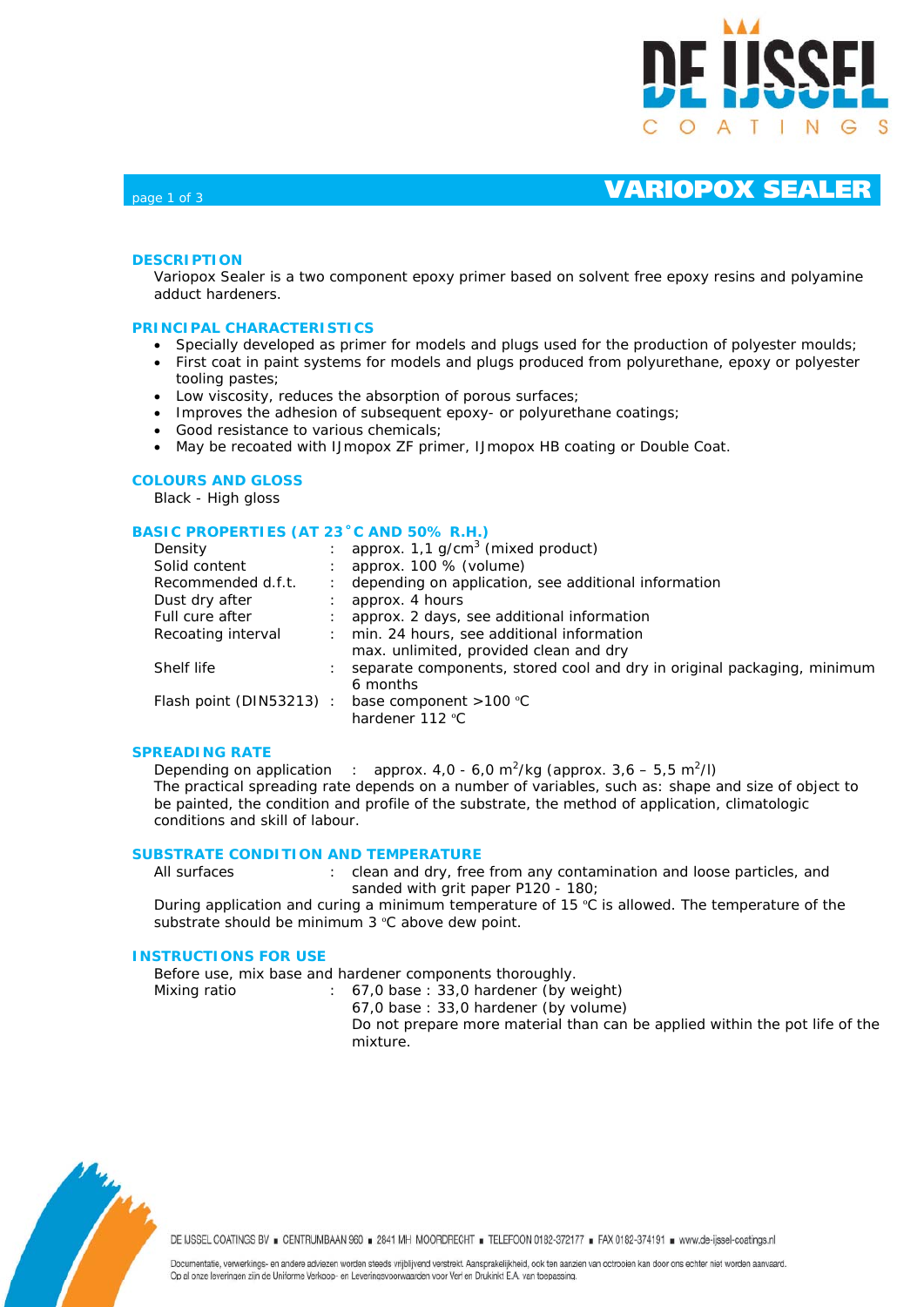

## page 2 of 3 **VARIOPOX SEALER**

| Induction time | : none at 20 $^{\circ}$ C       |
|----------------|---------------------------------|
| Pot life       | : 15 minutes at 25 $^{\circ}$ C |
|                | 20 minutes at 20 °C             |
|                | 30 minutes at 15 $°C$           |

### Application with:

|                 | Brush/roller |  |
|-----------------|--------------|--|
| Type thinner    | n.a.         |  |
| % of thinner    |              |  |
| Nozzle orifice  | n.a.         |  |
| Nozzle pressure | n.a.         |  |
| Cleaning        | Double Coat  |  |
|                 | Degreaser    |  |

Do not add solvents or thinners to Variopox Sealer.

### **ADDITIONAL INFORMATION**

• Recoating and curing Variopox Sealer:

|                                    | $15^{\circ}$ C | $20^{\circ}$ C | $25^{\circ}$ C |
|------------------------------------|----------------|----------------|----------------|
| Minimum, with IJmopox or           | 36 hours       | 24 hours       | 24 hours       |
| Variopox, after sanding with grit  |                |                |                |
| paper P120                         |                |                |                |
| Minimum, with Double Coat, after   | 3 days         | 2 days         | 2 days         |
| sanding with grit paper P180       |                |                |                |
| Maximum, with IJmopox, Variopox    | unlimited      | unlimited      | unlimited      |
| or Double Coat, after sanding with |                |                |                |
| grit paper P120-P180               |                |                |                |
| Fully cured after                  | 4 days         | 2 days         | 2 days         |

• Recommended filmthickness

The recommended filmthickness in this datasheet is for each separate layer and depends on application method. How many layers are recommended depends on the field of application, the exposure conditions and type of substrate. The total necessary number of layers can be found in the paint system recommendation.

• Application of Variopox Sealer

Variopox Sealer may be applied by brush or by roller. For roller application, a felt roller is recommended such as IJmopox Feltroller. When combined with IJmopox HB coating and Double Coat, one coat is Variopox Sealer is usually sufficient.

• Properties Variopox Sealer

Variopox Sealer reduces the absorption of porous surfaces and improves adhesion of subsequent coats of paint. Variopox Sealer eliminates the risk of surface defects and loss of gloss when a mould is made from the model or plug.